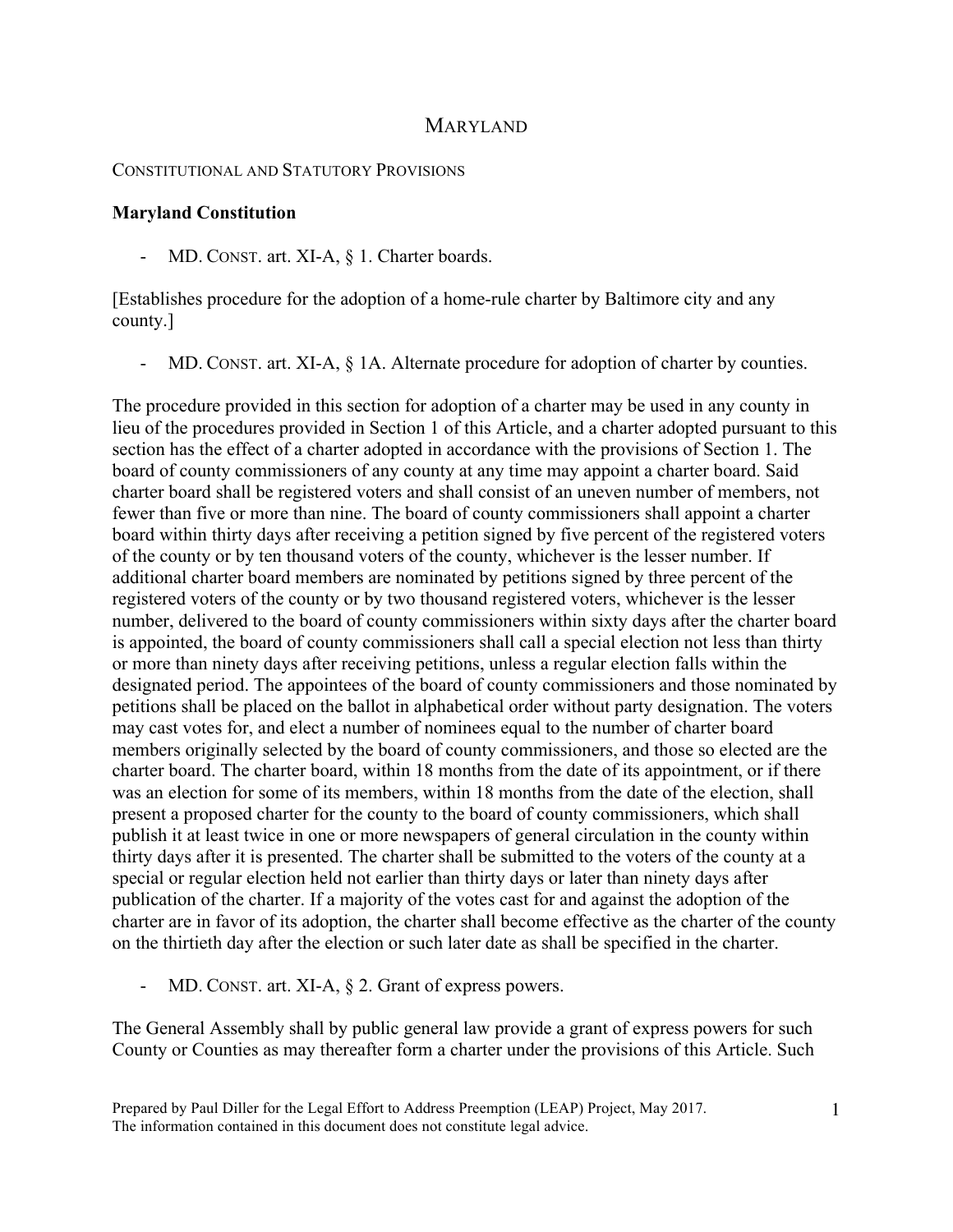express powers granted to the Counties and the powers heretofore granted to the City of Baltimore, as set forth in Article 4, Section 6, Public Local Laws of Maryland, shall not be enlarged or extended by any charter formed under the provisions of this Article, but such powers may be extended, modified, amended or repealed by the General Assembly.

MD. CONST. art. XI-A, § 4. Enactment of local laws prohibited on subjects covered by express powers.

From and after the adoption of a charter under the provisions of this Article by the City of Baltimore or any County of this State, no public local law shall be enacted by the General Assembly for said City or County on any subject covered by the express powers granted as above provided. Any law so drawn as to apply to two or more of the geographical sub-divisions of this State shall not be deemed a Local Law, within the meaning of this Act. The term "geographical sub-division" herein used shall be taken to mean the City of Baltimore or any of the Counties of this State.

- MD. CONST. art. XI-E, § 3. Power of Home Rule.

Any such municipal corporation, now existing or hereafter created, shall have the power and authority, (a) to amend or repeal an existing charter or local laws relating to the incorporation, organization, government, or affairs of said municipal corporation heretofore enacted by the General Assembly of Maryland, and (b) to adopt a new charter, and to amend or repeal any charter adopted under the provisions of this Article.

MD. CONST. art.  $XI-F$ , § 1.

For the purposes of this Article, (1) "code county" means a county which is not a charter county under Article 11A of this Constitution and has adopted the optional powers of home rule provided under this Article; and (2) "public local law" means a law applicable to the incorporation, organization, or government of a code county and contained in the county's code of public local laws; but this latter term specifically does not include (i) the charters of municipal corporations under Article 11E of this Constitution, (ii) the laws or charters of counties under Article 11A of this Constitution, (iii) laws, whether or not Statewide in application, in the code of public general laws, (iv) laws which apply to more than one county, and (v) ordinances and resolutions of the county government enacted under public local laws.

## **Maryland Statutes**

Maryland's voluminous laws on local government were re-organized in 2013 and are now codified within an article denominated "Local Government." The unannotated version of the article extends for 611 pages.

 $\mathcal{L}_\mathcal{L} = \{ \mathcal{L}_\mathcal{L} = \{ \mathcal{L}_\mathcal{L} = \{ \mathcal{L}_\mathcal{L} = \{ \mathcal{L}_\mathcal{L} = \{ \mathcal{L}_\mathcal{L} = \{ \mathcal{L}_\mathcal{L} = \{ \mathcal{L}_\mathcal{L} = \{ \mathcal{L}_\mathcal{L} = \{ \mathcal{L}_\mathcal{L} = \{ \mathcal{L}_\mathcal{L} = \{ \mathcal{L}_\mathcal{L} = \{ \mathcal{L}_\mathcal{L} = \{ \mathcal{L}_\mathcal{L} = \{ \mathcal{L}_\mathcal{$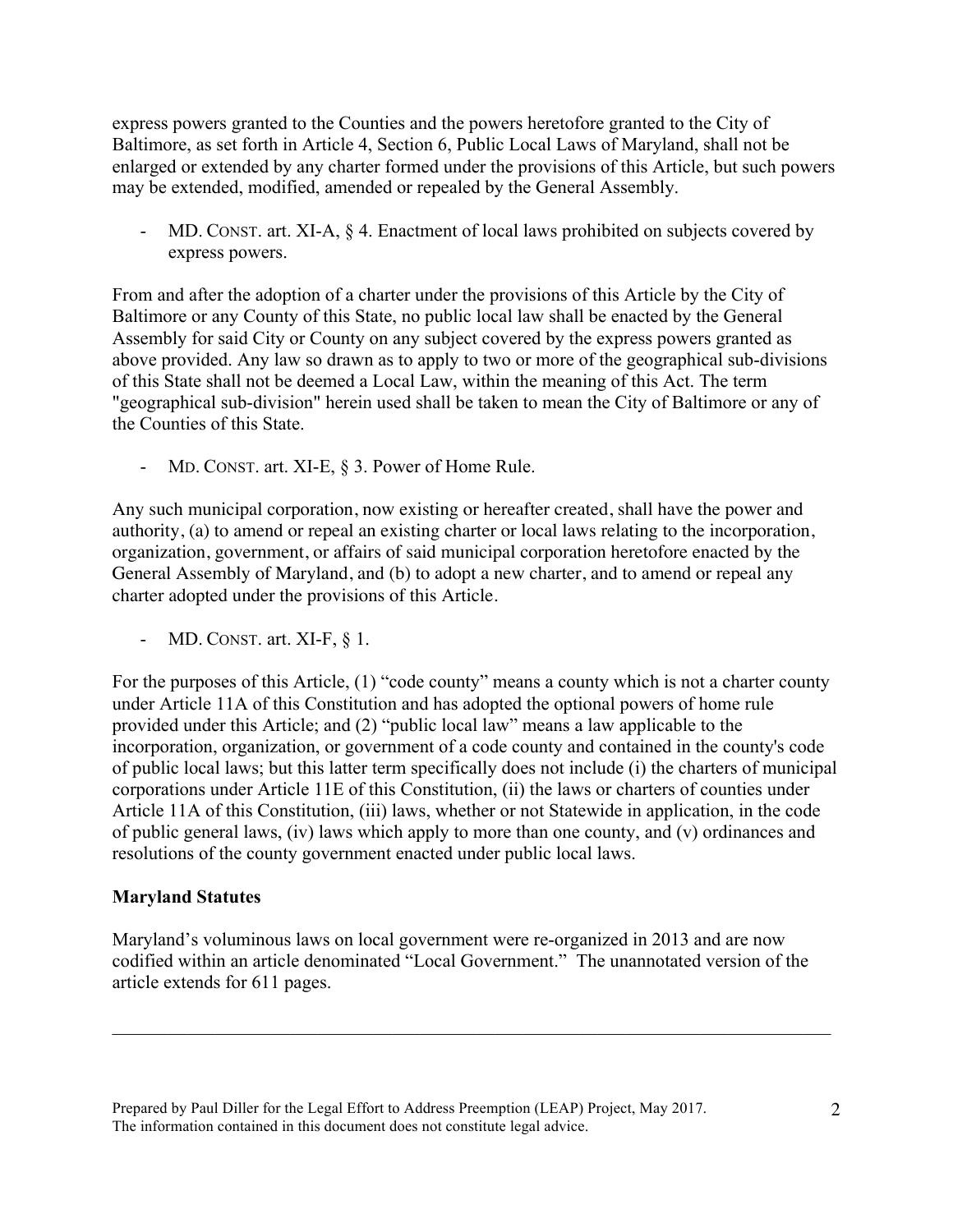### HOME RULE STRUCTURE, INCLUDING IMMUNITY FROM STATE LEGISLATIVE PREEMPTION

Passed in the early twentieth century, Article XI-A of the Maryland constitution grants to Maryland counties and the city of Baltimore, which operates as an independent city not part of any county, the option of adopting home rule charters.<sup>1</sup> Baltimore availed itself of this option in 1918,<sup>2</sup> and eleven of Maryland's twenty-three counties have adopted charters.<sup>3</sup> Article XI-A, § 2, of the Maryland Constitution requires the General Assembly to adopt legislation granting express powers to charter counties, and the General Assembly has done so by the enactment of the Express Powers Act. 4 The other twelve counties are non-charter, "commissioner counties," with more limited powers under the constitution.<sup>5</sup> Among these twelve, six have adopted a "code" form of home rule by which powers emanate solely from state statute.<sup>6</sup> State law specifies that charter and code counties exercise broad police powers so long as consistent with state law,<sup>7</sup> although some exceptions to these powers are articulated.<sup>8</sup> With respect to charter counties, the Court of Appeals has hinted, without expressly deciding, that matters related to the form of county government as enshrined in a county charter may not be preempted by state legislation.<sup>9</sup> Such provisions must, however, be consistent with the state constitution.<sup>10</sup>

A 1954 constitutional amendment, Article XI-E of the state constitution, authorized home rule for other municipalities besides Baltimore.<sup>11</sup> The amendment by its own terms speaks not of

<sup>1</sup> *See* City of Baltimore v. Sitnick & Firey, 255 A.2d 376, 378 n.3 (Md. 1969) (discussing MD. CONST. ART. XI-A). <sup>2</sup> *Id.*

<sup>3</sup> *See* Maryland Manual On-Line, Local Government, *available at* 

http://msa.maryland.gov/msa/mdmanual/01glance/html/county.html.

<sup>4</sup> *See e.g.* McCrory Corp. v. Fowler, 570 A.2d 834 (Md. 1990); Eastern Diversified v. Montgomery Cty., 570 A.2d 850, 852 (Md. 1990); Cheeks v. Cedlair Corp., 415 A.2d 255, 257 (Md. 1980); Cty. Comm'rs v. Supervisors of Elec., 63 A.2d 735, 739 (Md. 1949).

<sup>5</sup> *See* Maryland Manual, *supra* note 3 (listing commissioner counties). <sup>6</sup> *Id.*

<sup>&</sup>lt;sup>7</sup> MD. CODE ANN. LOCAL GOV'T § 10-206 (2017) ("(a) A county council may pass any ordinance, resolution, or bylaw not inconsistent with State law that: (1) may aid in executing and enforcing any power in this title; or (2) may aid in maintaining the peace, good government, health, and welfare of the county. (b) A county may exercise the powers provided under this title only to the extent that the powers are not preempted by or in conflict with public general law."); Tyma v. Montgomery Cnty., 801 A.2d 148, 153 (Md. 2002) ("[C]ounties enjoy full legislative power . . . and statutory power to pass all ordinances they deem expedient under the police power under the police power limited only by . . . the laws of the State . . . ."); *see also* City of Baltimore v. Sitnick & Firey, 255 A.2d 376, 378 (Md. 1969) ("recogni[zing] the general proposition that Baltimore City" possesses "police powers").

 $8 E.g., id. \S$  10-206(c) (prohibiting county council from regulating alcohol).

<sup>&</sup>lt;sup>9</sup> Ritchmount P'ship v. Bd. of Supervisors of Elections for Anne Arundel Cty., 388 A.2d 523, 529-30 (Md. 1978) ("[I]n adopting a home rule charter the people have the right to make provision therein for any form of government they deem suitable . . . so long as they do not . . . run afoul of the letter and spirit of the Federal and State Constitutions. Their right to adopt a particular form of government, in contradistinction to the power to enact local legislation, is in no way dependent on legislative authorization or enactment.").

<sup>&</sup>lt;sup>10</sup> Bd. of Supervisors of Elections of Anne Arundel Cty. v. Smallwood, 608 A.2d 1222 (Md. 1992) (holding that "the voters of a charter county cannot reserve to themselves the power to initiate legislation because such initiative conflicts with the terms" of the state constitution).

<sup>11</sup> *See* MD. CONST. art. XI-E.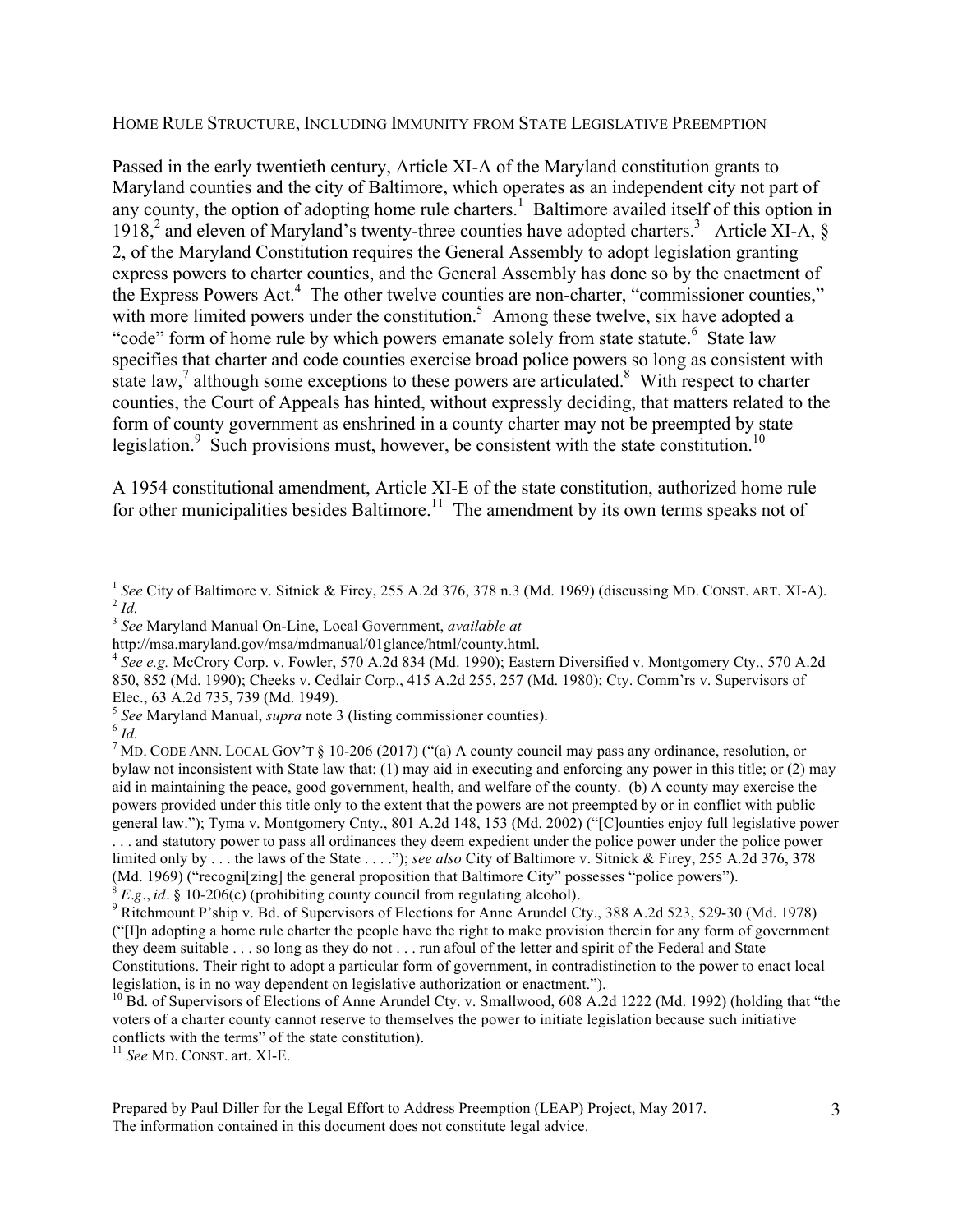power but of charters, with more detail regarding municipal powers laid out in state statute. In particular, state law grants the legislative body of a municipality the power to:

(1) assure the good government of the municipality; (2) protect and preserve the municipality's rights, property, and privileges; (3) preserve peace and good order; (4) secure persons and property from danger and destruction; and (5) protect the health, comfort, and convenience of the residents of the municipality. $^{12}$ 

In addition to this broad grant, the Act enumerates a non-exhaustive list of powers that municipalities may exercise.<sup>13</sup> The amendment includes limitations on municipal taxing authority.

Aside from the charter county structural matters, Maryland's home-rule entities otherwise operate subject to state law.<sup>14</sup> Despite the different statutory and constitutional sources for home-rule authority for Baltimore, other cities, and counties, the Maryland courts apply a unified doctrine of preemption to all local ordinances. The Court of Appeals of Maryland (the state's highest court) has articulated a fairly standard approach to preemption.<sup>15</sup> It purports to recognize three ways in which state law may preempt local law: express preemption, preemption by conflict, or implied preemption.<sup>16</sup> Rather than group conflict and field preemption under the "implied" preemption umbrella, Maryland refers to "preemption by conflict" as its own class and refers to what other courts call "field preemption" as "implied preemption."<sup>17</sup>

The Maryland courts have stated that preemption by conflict occurs when a local ordinance "prohibits an activity which is intended to be permitted by state law, or permits an activity which is intended to be prohibited by state law."<sup>18</sup> The Court of Appeals has at times tempered its application of this test by noting that local ordinances are invalid only when they prohibit something that state law "expressly" permits.<sup>19</sup> Applying this version of the "prohibit/permit" test, the Maryland courts have upheld a Baltimore ordinance that imposed penalties for possession of cocaine on top of state laws that penalized only the sale of cocaine,  $^{20}$  and a Baltimore ordinance that required tavern owners to pay a higher minimum wage even though

<sup>&</sup>lt;sup>12</sup> MD. CODE ANN. LOCAL GOV'T § 5-202 (2017).<br><sup>13</sup> *Id.* §§ 5-203 to 218.<br><sup>14</sup> *E.g.*, MD. CONST. ART. XI-A § 3 (noting that general laws of state shall control when in conflict with ordinances of Baltimore City); MD. CODE ANN. LOCAL GOV'T § 10-206(b) (2017) ("A county may exercise the powers provided under this title only to the extent that the powers are not preempted by or in conflict with public general law."). <sup>15</sup> *See* Penn. Adver. of Baltimore, Inc. v. Mayor and City Council of City of Baltimore, 862 F. Supp. 1402, 1420 (D.

Md. 1994) (noting that Maryland's preemption doctrine is "[a]nalogous to Federal law"). <sup>16</sup> Allied Vending, Inc. v. City of Bowie, 631 A.2d 77, 86 (Md. 1993).

<sup>&</sup>lt;sup>17</sup> *Id.* at 86-87.<br><sup>18</sup> Talbot County v. Skipper, 620 A.2d 880, 882-83 n.4 (Md. 1993).<br><sup>19</sup> Boulden v. Mayor & Comm'rs of Town of Elkton, 535 A.2d 477, 480 (Md. 1988).

<sup>20</sup> Rossberg v. State, 74 A. 581 (Md. 1909).

Prepared by Paul Diller for the Legal Effort to Address Preemption (LEAP) Project, May 2017. The information contained in this document does not constitute legal advice.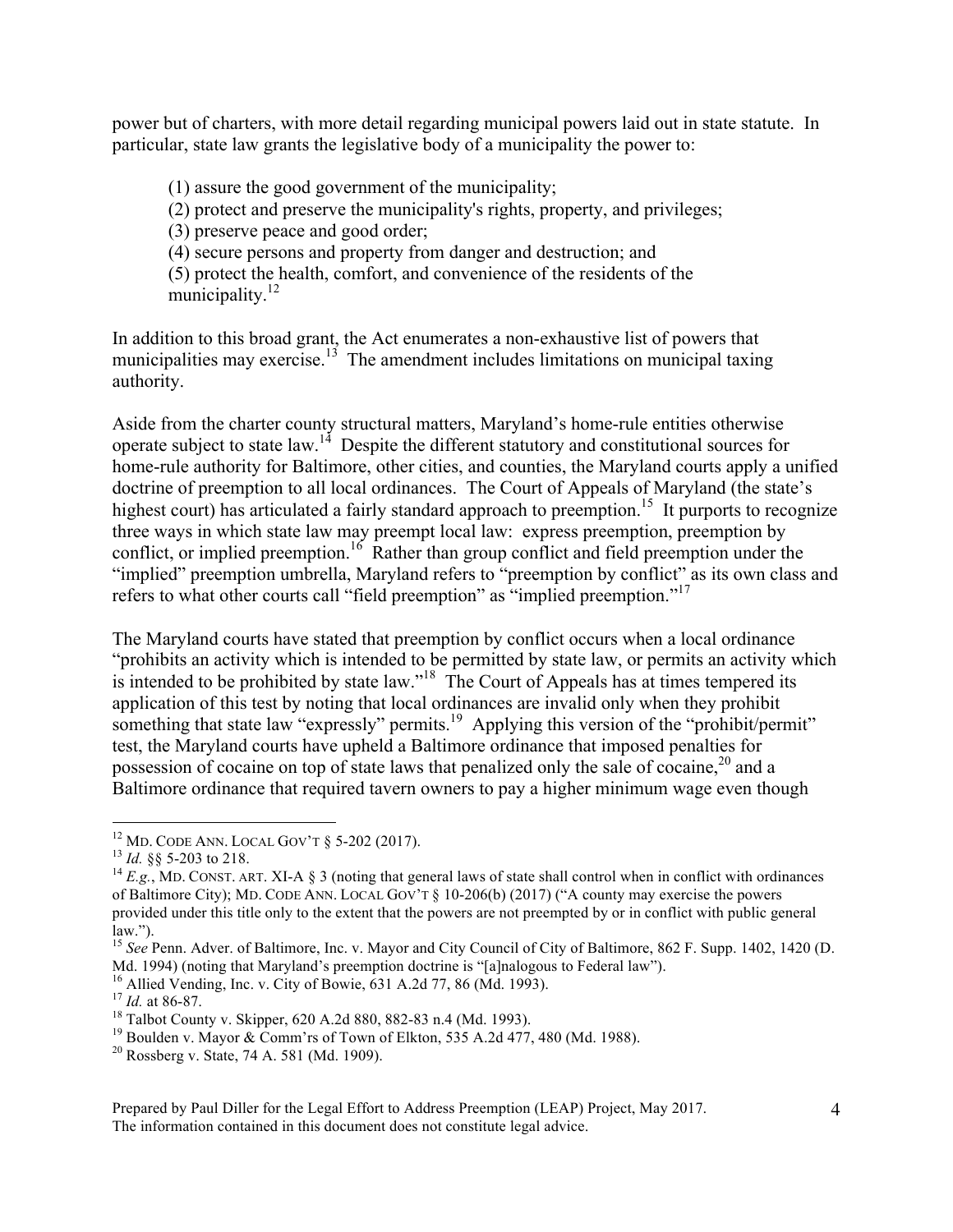they were exempt from the state's minimum wage law.<sup>21</sup> On the other hand, citing conflict, Maryland courts have invalidated local ordinances prohibiting evictions of tenants whose leases had expired where state law expressly permitted such evictions; $^{22}$  a county ordinance establishing a right of first refusal for tenants of apartments being converted to condominiums where state law expressly permitted conversion;<sup>23</sup> and a county ordinance that allowed for compensation in employment discrimination claims beyond that allowed by state law.24 Although some of the home rule provisions make local authority contingent on "general law," there does not appear to be any jurisprudence in Maryland weighing whether a law is sufficiently general so as to preempt legally a local enactment.

The key to conflict analysis for the Maryland Court of Appeals is how clearly state law has expressly permitted the activity to be prohibited or curtailed by local ordinance.<sup>25</sup> When express permission is clearer, the local ordinance is more likely to be invalid. In this sense, "conflict" preemption in Maryland collapses into express preemption.<sup>26</sup>

In applying field – or "implied" – preemption, the Maryland courts have considered a variety of factors. In a seminal case on the issue, *Allied Vending, Inc. v. City of Bowie*, the Maryland Court of Appeals noted that although "there is no particular formula" for determining implied preemption, the most important factor is "the comprehensiveness with which the General Assembly has legislated the field."<sup>27</sup> Among the "secondary factors" are:

1) "whether local laws existed prior to the enactment of the state laws governing the same subject matter;"

2) whether state law "provides for pervasive administrative regulation";

3) whether the local ordinance regulates in an "area in which some local control has traditionally been allowed";

4) "whether state law expressly provides concurrent legislative authority . . . or requires compliance with local ordinances";

5) whether a state agency responsible for the field has authority to act locally;

6) whether the particular aspect of the field sought to be regulated has been addressed by state legislation; and

7) whether regulation by both the state and local entities "would engender chaos and confusion. $^{328}$ 

Under this test, local tobacco regulation has not fared well. $^{29}$ 

<sup>&</sup>lt;sup>21</sup> City of Baltimore v. Sitnick & Firey, 255 A.2d 376 (Md. 1969).<br><sup>22</sup> County Council v. Investors Funding, 312 A.2d 225 (Md. 1970); Heubeck v. City of Baltimore, 107 A.2d 99 (Md. 1954).

 $^{23}$  Rockville Grosvenor, Inc. v. Mont. Co., 422 A.2d 353 (Md. 1980).

<sup>&</sup>lt;sup>24</sup> Berretta USA Corp. v. Santos, 712 A.2d 69 (Md. App. 1998).<br><sup>25</sup> Boulden, 535 A.2d at 480.<br><sup>26</sup> See Caleb Nelson, *Preemption*, 86 VA. L. REV. 225, 263 (2000) (noting that the distinction between "express" and "implied" preemption is often elusive).

 $27$  631 A.2d 77, 87 (Md. 1993) (citation omitted).

<sup>28</sup> *Id.*